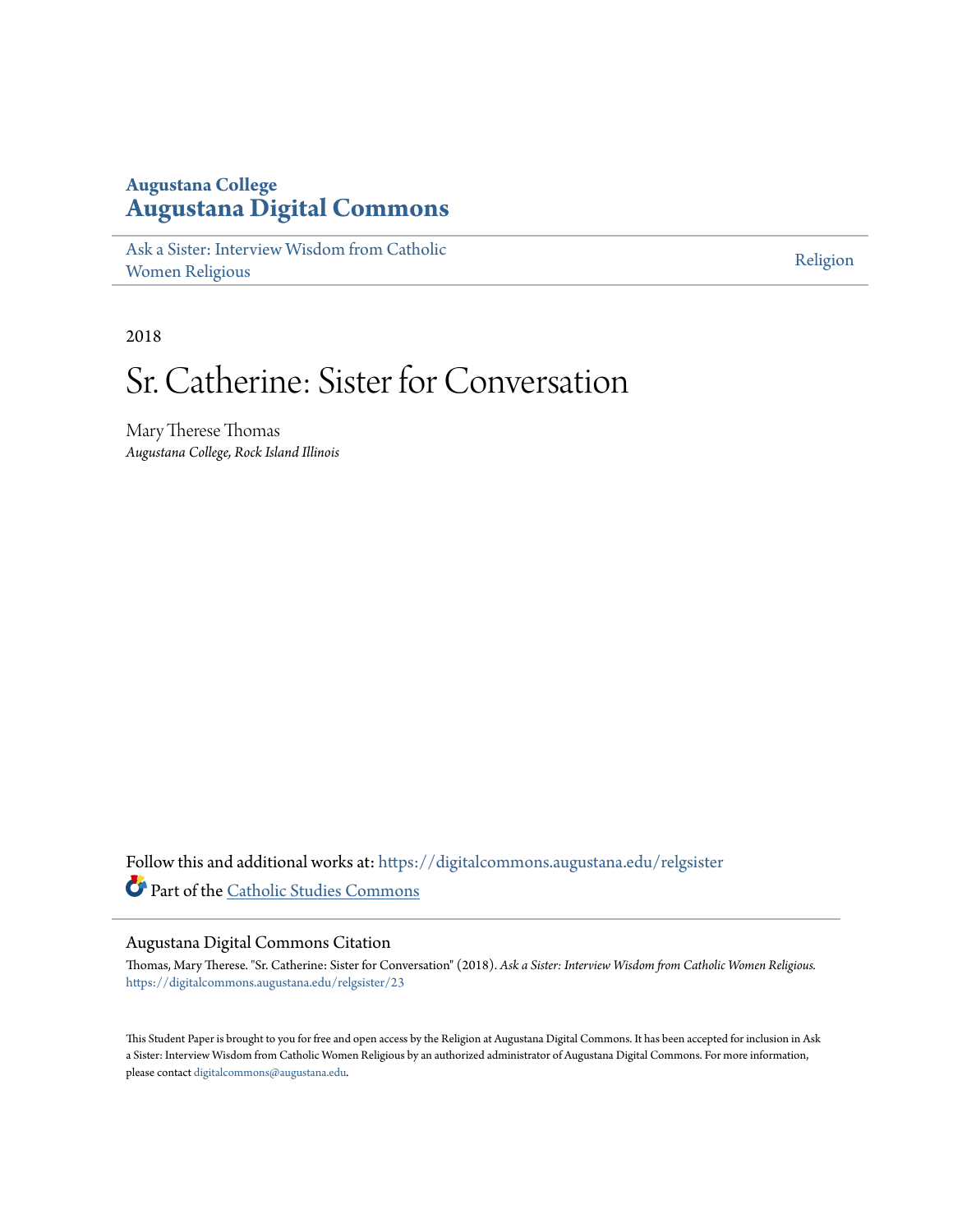Mary Therese Thomas

#### **Sr. Catherine: Sister for Conversation**

This paper includes part of an interview with Sr. Catherine, a sister who has worked as an educator for over 15 years, and her views on inclusivism and the need for political conversation within the United States.

When I had the pleasure of speaking with Sister Catherine, what I found was that what I had stereotypically assumed to be true of her was in fact not true at all: she was not what I had expected a woman religious to be. Sister Catherine comes from a relatively small regional religious community of 200 sisters. Currently, Sister Catherine is a Professor of Religion at a small college, where she focuses on the religious perspectives of genocide. Most of our talk focused on her responsibilities as a citizen of the United States and as a woman religious to participate in politics. Her religious congregation has a particular focus on social issues, so looking at the bigger pictures, asking questions, and keeping the poor and marginalized on the forefront calls her to be active on their behalf.

She felt her biggest responsibility was to create a dialogue and start conversations between people in a world that is changing and seems to constantly be at odds. A large part conflict stems from the religious diversity that we see between Christianity, Atheism, and other religions. She says that we do not know to respond to people who are different from ourselves. "Every voice is welcome and needed in the Church," regardless of the mouth that is comes from.

I do not think there is a more appropriate story that could have summarized what Sister Catherine believes as a teacher, citizen, and woman religious than the one that she told me at the final moment of our interview, and it is a story that we, as religious people or non-believers, should strive to achieve: that all voices be heard and appreciated in developing a dialogue to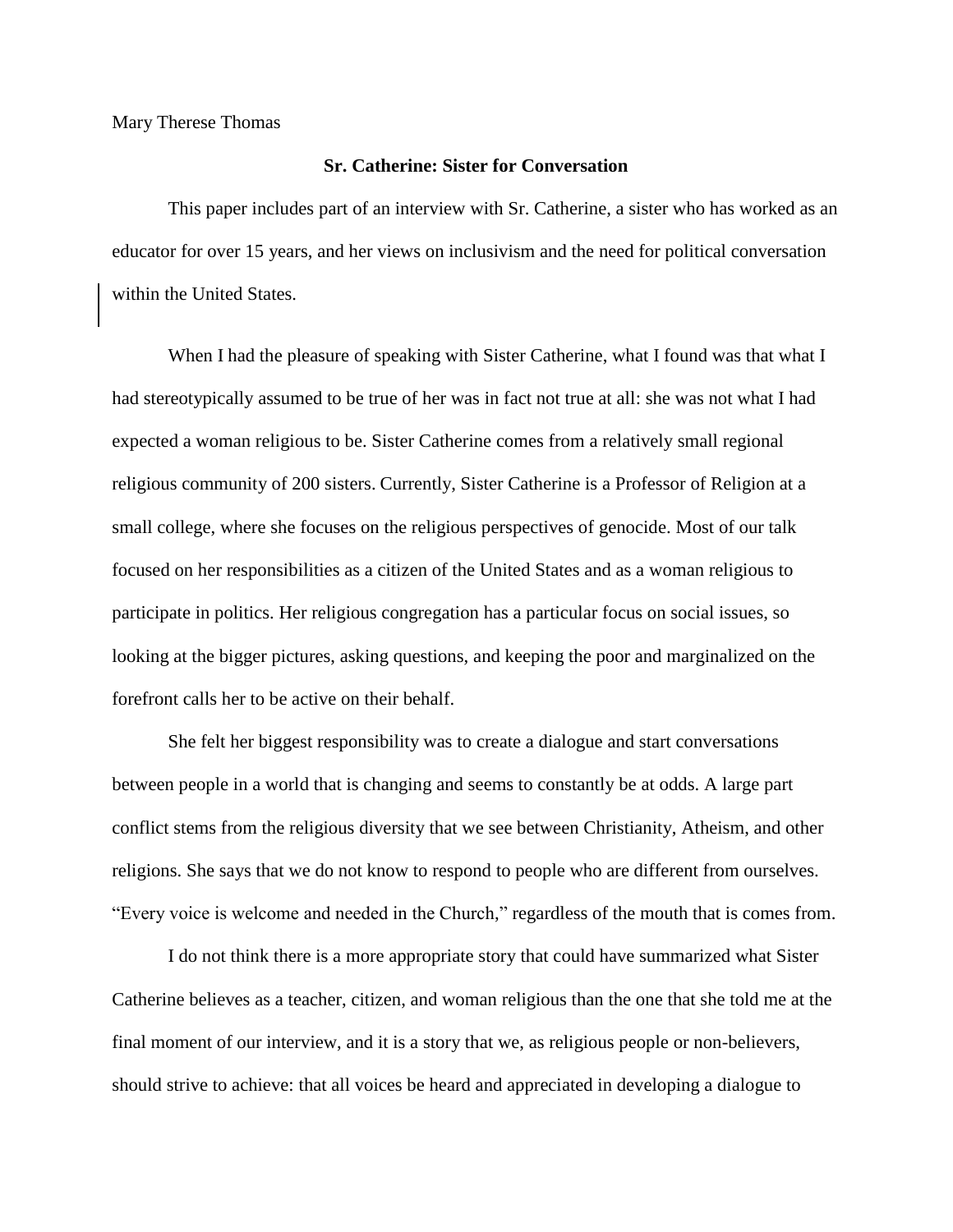induce change and acceptance in our world. Rehearsed, slowly, and purposefully, Sister Catherine told me the story of a junior year student that she taught many years ago in an interreligious dialogue class. He was a DACA student who came to the USA as a child and was taking the class for fun. Part of the class was going on field trips to visit various religious institutions such as synagogues and mosques. An imam came to talk to their class and helped facilitate discussion with the students, which helped enlighten them on the similarities between Muslims and Christians. This one particular student raised his hand and said, "I have been taught my entire life to hate people like you, but after our discussion I have found nothing to hate."

Sister Catherine has written about this particular student's response for years because "it showed that when we dare to have a conversation with someone who we have been taught to hate, or taught to fear, and have the guts to sit down and find common ground? That's where it is and that's where I know I can play a pivotal part in helping my students to dialogue. It's so important." She does her part by educating students, and by fighting for those poor and marginalized communities who cannot stand up for themselves. What we must do is find how we will also do this and facilitate that first step.